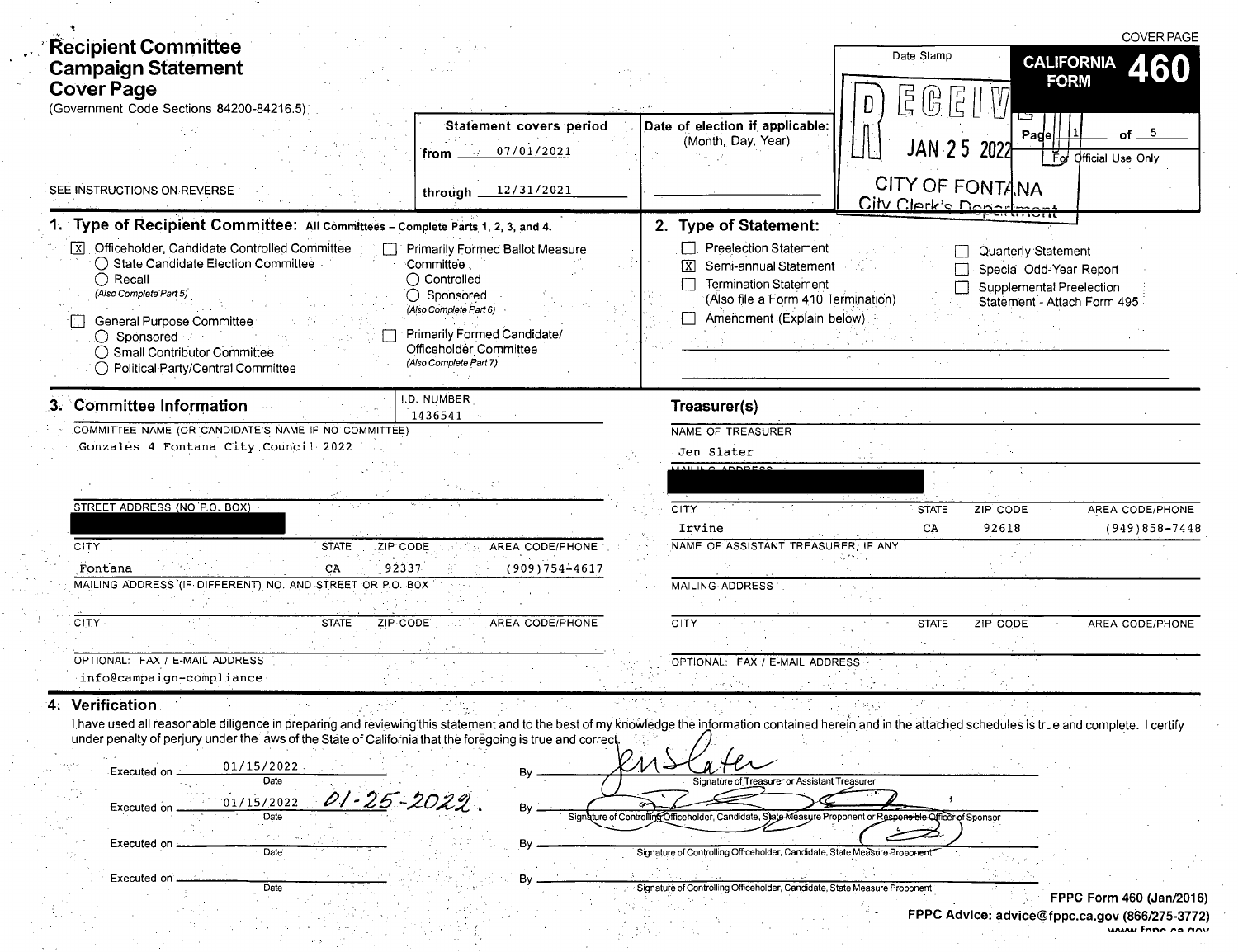## Recipient Committee Campaign Statemen Cover Page — Part 2

| NAME OF OFFICEHOLDER OR CANDIDATE.                                                                                                                                                                                                        |                                    |
|-------------------------------------------------------------------------------------------------------------------------------------------------------------------------------------------------------------------------------------------|------------------------------------|
| Josie Gonzales                                                                                                                                                                                                                            |                                    |
| OFFICE SOUGHT OR HELD (INCLUDE LOCATION AND DISTRICT NUMBER IF APPLICABLE)                                                                                                                                                                |                                    |
| City Council Member City of Fontana District 4                                                                                                                                                                                            |                                    |
| RESIDENTIAL/BUSINESS ADDRESS (NO. AND STREET)                                                                                                                                                                                             | <b>CITY</b><br><b>STATE</b><br>ZIP |
|                                                                                                                                                                                                                                           | Fontana<br>CA<br>92337             |
|                                                                                                                                                                                                                                           |                                    |
| Related Committees Not Included in this Statement: List any committees<br>not included in this statement that are controlled by you or are primarily formed to receive<br>contributions or make expenditures on behalf of your candidacy. |                                    |
| <b>COMMITTEE NAME</b>                                                                                                                                                                                                                     | I.D. NUMBER                        |
|                                                                                                                                                                                                                                           |                                    |
| NAME OF TREASURER                                                                                                                                                                                                                         | CONTROLLED COMMITTEE?              |
|                                                                                                                                                                                                                                           | <b>YES</b><br><b>NO</b>            |
| <b>COMMITTEE ADDRESS</b><br>STREET ADDRESS (NO P.O. BOX)                                                                                                                                                                                  |                                    |
|                                                                                                                                                                                                                                           |                                    |
|                                                                                                                                                                                                                                           | AREA CODE/PHONE                    |
| STATE ZIP CODE                                                                                                                                                                                                                            |                                    |
|                                                                                                                                                                                                                                           | <b>I.D. NUMBER</b>                 |
|                                                                                                                                                                                                                                           |                                    |
|                                                                                                                                                                                                                                           | CONTROLLED COMMITTEE?              |
|                                                                                                                                                                                                                                           | YES.<br>NO.                        |
| STREET ADDRESS (NO P.O. BOX)                                                                                                                                                                                                              |                                    |
| .CITY -<br>COMMITTEE NAME<br>NAME OF TREASURER.<br>COMMITTEE ADDRESS                                                                                                                                                                      |                                    |

## 6. Primarily Formed Ballot Measure Committee

| NAME OF BALLOT MEASURE.     |                     |                |
|-----------------------------|---------------------|----------------|
|                             |                     |                |
| BALLOT NO. OR LETTER<br>1 2 | <b>JURISDICTION</b> | <b>SUPPORT</b> |
|                             |                     | <b>OPPOSE</b>  |
|                             |                     |                |

Identify the controlling officeholder, candidate, or state measure proponent, if any.

NAME OF OFFICEHOLDER, CANDIDATE, OR PROPONENT

| OFFICE SOUGHT OR HELD |                     | I DISTRICT NO. IF ANY |
|-----------------------|---------------------|-----------------------|
|                       |                     |                       |
|                       | 1.11<br><b>SAMP</b> |                       |
|                       |                     |                       |

## 7. Primarily Formed Candidate/Officeholder Committee List names of officeholder(s) or candidate( s) for which this committee is primarily formed.

| NAME OF OFFICEHOLDER OR CANDIDATE | OFFICE SOUGHT OR HELD | <b>SUPPORT</b><br><b>OPPOSE</b> |
|-----------------------------------|-----------------------|---------------------------------|
| NAME OF OFFICEHOLDER OR CANDIDATE | OFFICE SOUGHT OR HELD | <b>SUPPORT</b><br>OPPOSE        |
| NAME OF OFFICEHOLDER OR CANDIDATE | OFFICE SOUGHT OR HELD | <b>SUPPORT</b><br><b>OPPOSE</b> |
| NAME OF OFFICEHOLDER OR CANDIDATE | OFFICE SOUGHT OR HELD | <b>SUPPORT</b><br>OPPOSE        |

Attach continuation sheets if necessary

COVER PAGE - PART 2

of  $-5$ 

460

**CALIFORNIA** 

**FORM** 

Page \_

 $\overline{\mathbf{2}}$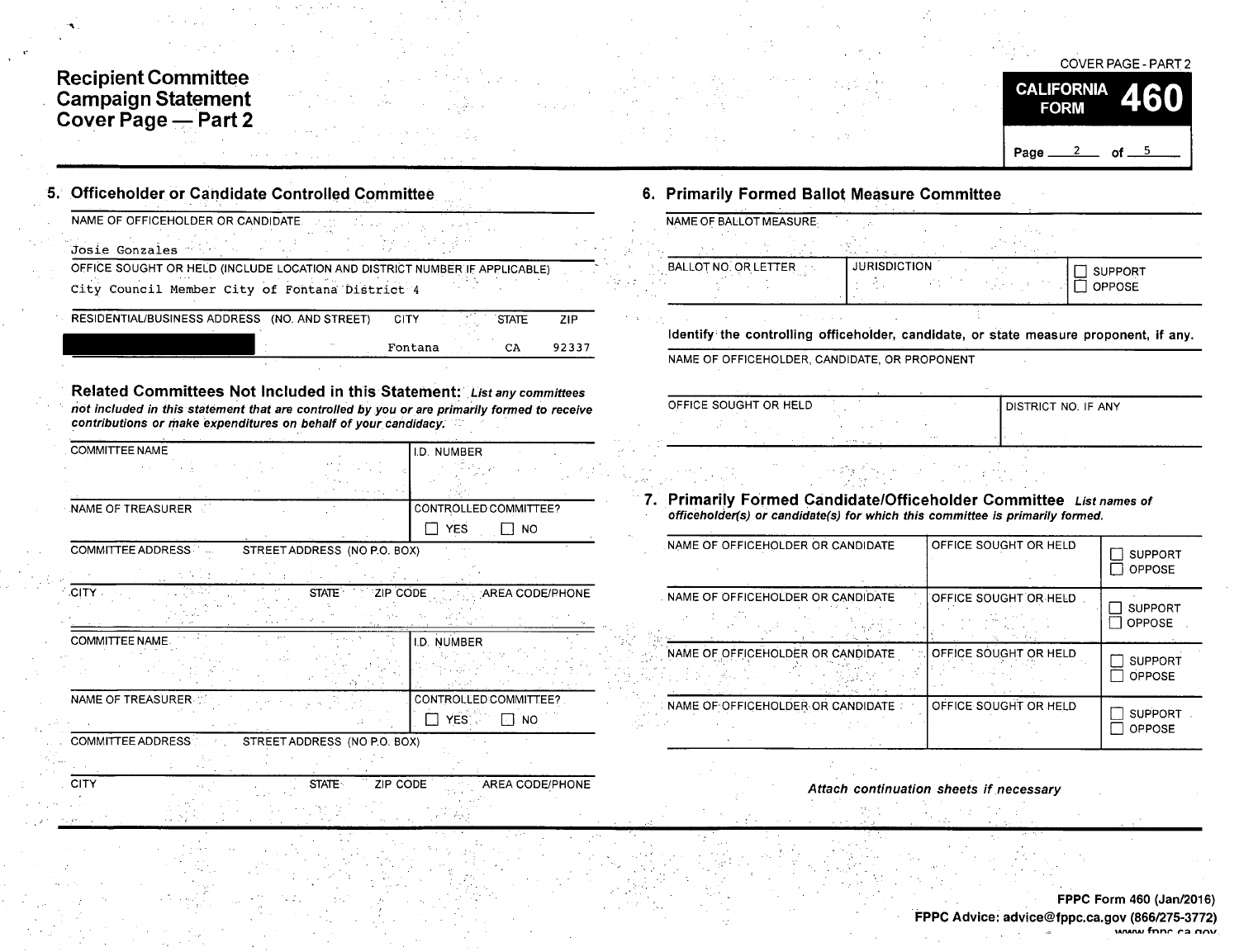| <b>Campaign Disclosure Statement</b>                                             |                                                            |                                                                       |                              | <b>SUMMARY PAGE</b>                                                                                                                                                                                                                                                                                                                                                                                                                                                             |
|----------------------------------------------------------------------------------|------------------------------------------------------------|-----------------------------------------------------------------------|------------------------------|---------------------------------------------------------------------------------------------------------------------------------------------------------------------------------------------------------------------------------------------------------------------------------------------------------------------------------------------------------------------------------------------------------------------------------------------------------------------------------|
| <b>Summary Page</b>                                                              | Amounts may be rounded<br>to whole dollars.                |                                                                       | Statement covers period      | <b>CALIFORNIA</b><br>460                                                                                                                                                                                                                                                                                                                                                                                                                                                        |
|                                                                                  |                                                            |                                                                       | 07/01/2021                   | <b>FORM</b>                                                                                                                                                                                                                                                                                                                                                                                                                                                                     |
| SEE INSTRUCTIONS ON REVERSE                                                      |                                                            |                                                                       | through 12/31/2021           | Page $\frac{3}{2}$ of $\frac{5}{2}$                                                                                                                                                                                                                                                                                                                                                                                                                                             |
| NAME OF FILER                                                                    |                                                            |                                                                       |                              | <b>I.D. NUMBER</b>                                                                                                                                                                                                                                                                                                                                                                                                                                                              |
| Gonzales 4 Fontana City Council 2022                                             |                                                            |                                                                       |                              | 1436541                                                                                                                                                                                                                                                                                                                                                                                                                                                                         |
| <b>Contributions Received</b>                                                    | Column A<br>TOTAL THIS PERIOD<br>(FROM ATTACHED SCHEDULES) | Column B<br><b>CALENDAR YEAR</b><br>TOTAL TO DATE                     |                              | <b>Calendar Year Summary for Candidates</b><br>Running in Both the State Primary and                                                                                                                                                                                                                                                                                                                                                                                            |
|                                                                                  | ∘0≩00′<br>- \$                                             | 75,000.00                                                             | <b>General Elections</b>     |                                                                                                                                                                                                                                                                                                                                                                                                                                                                                 |
| and the projection of the                                                        | 0.00                                                       | 0.00                                                                  |                              | 1/1 through 6/30<br>7/1 to Date                                                                                                                                                                                                                                                                                                                                                                                                                                                 |
| 3.                                                                               | 0.00<br>-S                                                 | 75,000.00                                                             | 20. Contributions            |                                                                                                                                                                                                                                                                                                                                                                                                                                                                                 |
|                                                                                  | 0.00                                                       | 0.00                                                                  | Received<br>21. Expenditures |                                                                                                                                                                                                                                                                                                                                                                                                                                                                                 |
|                                                                                  | 0.00                                                       | 75,000.00                                                             | Made                         | $\overline{\phantom{a}}$ $\overline{\phantom{a}}$ $\overline{\phantom{a}}$ $\overline{\phantom{a}}$ $\overline{\phantom{a}}$ $\overline{\phantom{a}}$ $\overline{\phantom{a}}$ $\overline{\phantom{a}}$ $\overline{\phantom{a}}$ $\overline{\phantom{a}}$ $\overline{\phantom{a}}$ $\overline{\phantom{a}}$ $\overline{\phantom{a}}$ $\overline{\phantom{a}}$ $\overline{\phantom{a}}$ $\overline{\phantom{a}}$ $\overline{\phantom{a}}$ $\overline{\phantom{a}}$ $\overline{\$ |
| <b>Expenditures Made</b>                                                         |                                                            |                                                                       |                              | <b>Expenditure Limit Summary for State</b>                                                                                                                                                                                                                                                                                                                                                                                                                                      |
|                                                                                  |                                                            | 2,685.42                                                              | <b>Candidates</b>            |                                                                                                                                                                                                                                                                                                                                                                                                                                                                                 |
|                                                                                  | 0.00                                                       | 0.00                                                                  |                              | 22. Cumulative Expenditures Made*                                                                                                                                                                                                                                                                                                                                                                                                                                               |
|                                                                                  | 2,000.00                                                   | 2,685.42                                                              |                              | (If Subject to Voluntary Expenditure Limit)                                                                                                                                                                                                                                                                                                                                                                                                                                     |
|                                                                                  | 0.00                                                       | 0.00                                                                  | Date of Election             | Total to Date                                                                                                                                                                                                                                                                                                                                                                                                                                                                   |
|                                                                                  | 0.00                                                       | 0.00                                                                  | (mm/dd/yy)                   |                                                                                                                                                                                                                                                                                                                                                                                                                                                                                 |
|                                                                                  |                                                            | 2,685.42                                                              |                              |                                                                                                                                                                                                                                                                                                                                                                                                                                                                                 |
| <u>sales positivity in the six section of o</u><br><b>Current Cash Statement</b> |                                                            |                                                                       |                              |                                                                                                                                                                                                                                                                                                                                                                                                                                                                                 |
|                                                                                  | 74, 314.58                                                 |                                                                       |                              |                                                                                                                                                                                                                                                                                                                                                                                                                                                                                 |
|                                                                                  | 0.00                                                       | To calculate Column B, add <sup>®</sup><br>amounts in Column A to the |                              |                                                                                                                                                                                                                                                                                                                                                                                                                                                                                 |
|                                                                                  | 0.00                                                       | corresponding amounts                                                 |                              | *Amounts in this section may be different from amounts                                                                                                                                                                                                                                                                                                                                                                                                                          |
|                                                                                  | 2,000.00                                                   | from Column B of your last<br>report. Some amounts in                 | reported in Column B.        |                                                                                                                                                                                                                                                                                                                                                                                                                                                                                 |
| 16. ENDING CASH BALANCE  Add Lines 12 + 13 + 14, then subtract Line 15           | 72,314.58<br>-S.                                           | Column A may be negative<br>figures that should be                    |                              |                                                                                                                                                                                                                                                                                                                                                                                                                                                                                 |
| If this is a termination statement, Line 16 must be zero.                        |                                                            | subtracted from previous<br>period amounts. If this is                |                              |                                                                                                                                                                                                                                                                                                                                                                                                                                                                                 |
|                                                                                  |                                                            | the first report being filed<br>for this calendar year, only          |                              |                                                                                                                                                                                                                                                                                                                                                                                                                                                                                 |
| Schedule B, Part 2                                                               | 0.00<br>S                                                  | carry over the amounts                                                |                              |                                                                                                                                                                                                                                                                                                                                                                                                                                                                                 |
| <b>Cash Equivalents and Outstanding Debts</b>                                    |                                                            | from Lines 2, 7, and 9 (if.<br>any)                                   |                              |                                                                                                                                                                                                                                                                                                                                                                                                                                                                                 |
|                                                                                  | $^{\circ}0$ , $00$                                         |                                                                       |                              |                                                                                                                                                                                                                                                                                                                                                                                                                                                                                 |
|                                                                                  | 0.00                                                       |                                                                       |                              |                                                                                                                                                                                                                                                                                                                                                                                                                                                                                 |

 $\label{eq:2} \frac{1}{\sqrt{2}}\sum_{i=1}^{n-1}\frac{1}{i} \int_{0}^{1} \frac{1}{\sqrt{2}}\,d\mu_{i}^{2}d\mu_{i}^{2}d\mu_{i}^{2}d\mu_{i}^{2}d\mu_{i}^{2}d\mu_{i}^{2}d\mu_{i}^{2}d\mu_{i}^{2}d\mu_{i}^{2}d\mu_{i}^{2}d\mu_{i}^{2}d\mu_{i}^{2}d\mu_{i}^{2}d\mu_{i}^{2}d\mu_{i}^{2}d\mu_{i}^{2}d\mu_{i}^{2}d\mu_{i}^{2}d\mu$ 

 $\frac{1}{2}\sum_{k=1}^{N} \frac{1}{k}$ 

 $\frac{1}{2} \frac{1}{2} \frac{d^2}{dt^2}$ 

FPPC Form 460 (Jan/2016) FPPC Advice: advice@fppc.ca.gov (866/275-3772)<br>۱۸۵۷ فتار ۱۸۹۵

 $\hat{\mathcal{A}}$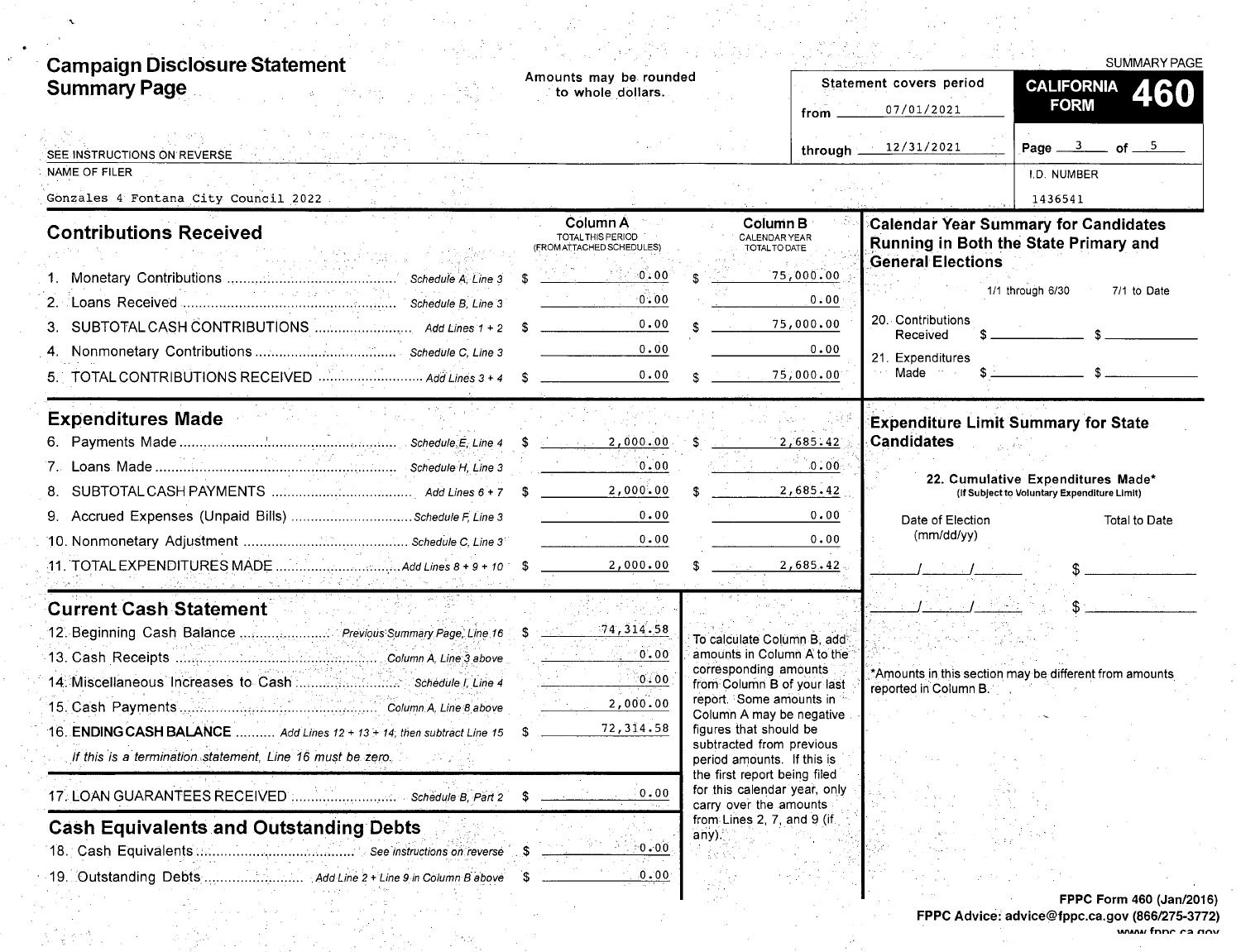| <b>Schedule D</b> |                                                                                                                    |                                                                                                                                           |                                     |                                                      |                                                                         |                                          |
|-------------------|--------------------------------------------------------------------------------------------------------------------|-------------------------------------------------------------------------------------------------------------------------------------------|-------------------------------------|------------------------------------------------------|-------------------------------------------------------------------------|------------------------------------------|
|                   | <b>Summary of Expenditures</b><br><b>Supporting/Opposing Other</b><br><b>Candidates, Measures and Committees</b>   | Amounts may be rounded<br>to whole dollars.                                                                                               |                                     | <b>Statement covers period</b><br>07/01/2021<br>from | <b>CALIFORNIA</b><br><b>FORM</b>                                        | SCHEDULE D<br><b>460</b>                 |
|                   | SEE INSTRUCTIONS ON REVERSE                                                                                        |                                                                                                                                           |                                     | through 12/31/2021                                   | Page_                                                                   | of $-5$                                  |
| NAME OF FILER     |                                                                                                                    |                                                                                                                                           |                                     |                                                      | <b>I.D. NUMBER</b>                                                      |                                          |
|                   | Gonzales 4 Fontana City Council 2022                                                                               |                                                                                                                                           |                                     |                                                      | $-1436541$                                                              |                                          |
| <b>DATE</b>       | NAME OF CANDIDATE, OFFICE, AND DISTRICT OR<br>MEASURE NUMBER OR LETTER AND JURISDICTION.<br>OR COMMITTEE           | <b>TYPE OF PAYMENT</b>                                                                                                                    | <b>DESCRIPTION</b><br>(IF REQUIRED) | <b>AMOUNT THIS</b><br>PERIOD                         | <b>CUMULATIVE TO DATE</b><br><b>CALENDAR YEAR</b><br>(JAN. 1 - DEC. 31) | PER ELECTION<br>TO DATE<br>(IF REQUIRED) |
| 11/03/2021        | Ensen Mason<br>Auditor-Controller/Treasurer/Tax Collector<br>County of San Bernardino<br>X Support<br>Oppose.<br>П | Monetary<br>$\boxed{\mathbf{X}}$<br>Contribution<br>Nonmonetary<br>Contribution<br>Independent<br>Expenditure<br>Monetary<br>Contribution |                                     | 2,000.00                                             | 2,000.00                                                                |                                          |
|                   | $\Box$<br>Support<br>$\Box$ Oppose                                                                                 | Nonmonetary<br>Contribution<br>Independent<br>Expenditure                                                                                 |                                     |                                                      |                                                                         |                                          |
|                   | $\Box$<br>Support<br>$\Box$ Oppose                                                                                 | Monetary<br>$\mathbf{I} \cdot \mathbf{I}$<br>Contribution<br>Nonmonetary<br>Contribution<br>Independent<br>Expenditure                    |                                     |                                                      |                                                                         |                                          |
|                   |                                                                                                                    |                                                                                                                                           | SUBTOTAL \$                         | 2,000.00                                             |                                                                         |                                          |

## Schedule D Summary

| 1. Contributions and independent expenditures made this period of \$100 or more. (Include all Schedule D subtotals.)                     | 2,000.00 |
|------------------------------------------------------------------------------------------------------------------------------------------|----------|
|                                                                                                                                          |          |
| 2. Unitemized contributions and independent expenditures made this period of under \$100.                                                |          |
|                                                                                                                                          |          |
| 3. Total contributions and independent expenditures made this period. (Add Lines 1 and 2. Do not enter on the Summary Page.).<br>TOTAL S | 2,000.00 |

 $\langle \zeta_{\rm esc}\rangle$